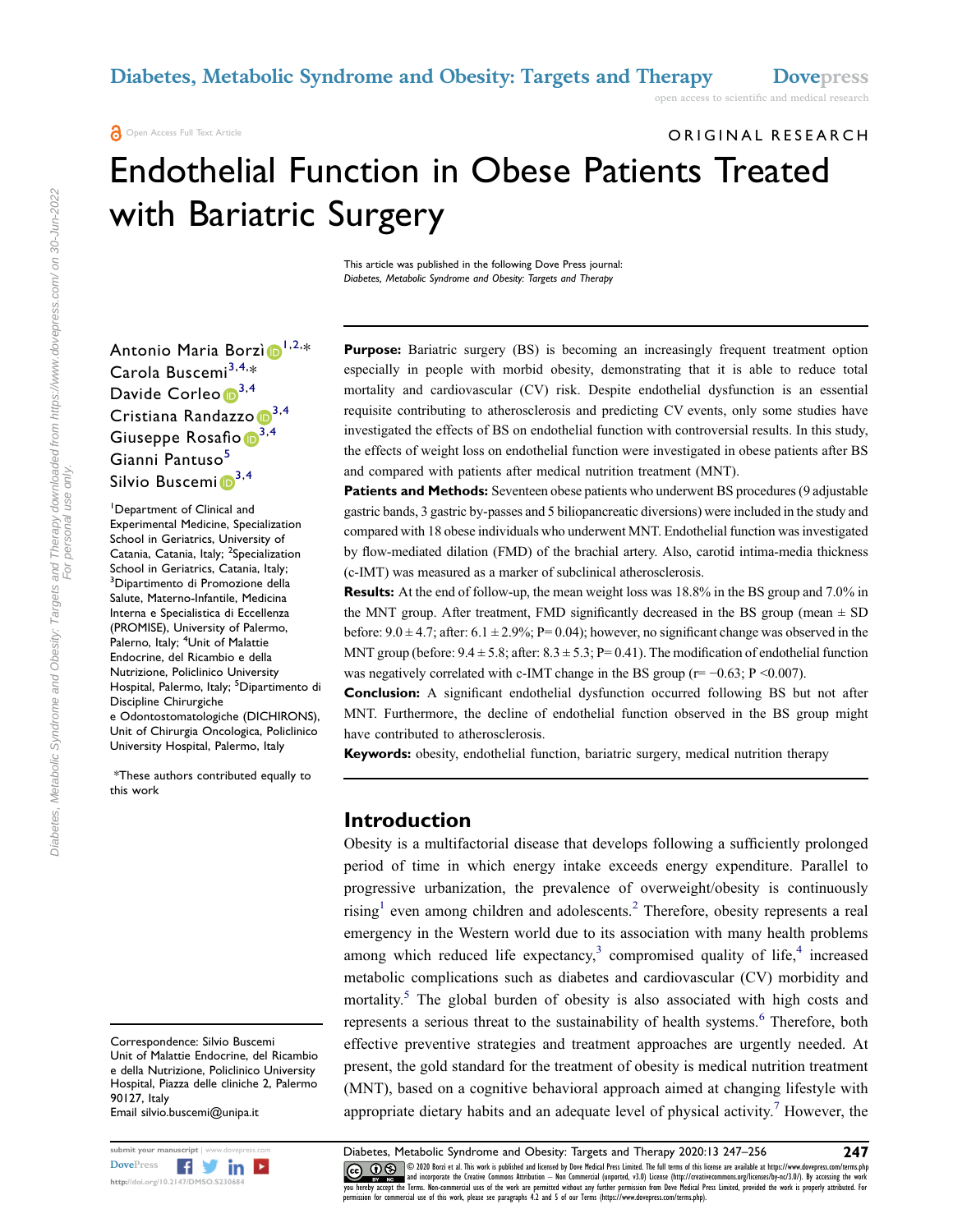<span id="page-1-2"></span><span id="page-1-1"></span><span id="page-1-0"></span>MNT is often followed by frequent regain of weight loss especially in people with morbid obesity. In the latter cases, bariatric surgery (BS) is becoming an increasingly frequent treatment option. Despite its costs and possible side effects, BS is now acknowledged to be a relatively safe treatment that is more effective than MNT at least in terms of the amount of weight  $loss<sup>8</sup>$  $loss<sup>8</sup>$  $loss<sup>8</sup>$  Although a large body of epidemiological evidence suggests the association between obesity and CV morbidity and mortality, it has not been definitively established that reducing body weight is associated with significant prevention of these outcomes, especially in the case of MNT. However, there is some evidence that BS reduces both CV mortality and CV events.<sup>8,[9](#page-8-8)</sup> All conditions, including obesity, that are associated with increased CV risk are characterized by endothelial dysfunction<sup>[10](#page-8-9)</sup> which is an established requisite condition for atherosclerosis.<sup>[11](#page-8-10)</sup> Currently, the reference method for in-vivo investigation of endothelial function consists in measuring the ability of dilating the brachial artery after the stimulus of both hypoxia and increasing blood flow, namely flow-mediated dilation  $(FMD)$ .<sup>[12](#page-8-11)</sup> A large body of evidence has demonstrated that low FMD strongly predicts  $CV$  events.<sup>[13](#page-8-12)</sup> To date, only few studies have investigated the effects of BS on endothelial function in terms of FMD demonstrating in general that FMD improves after BS.<sup>[14](#page-8-13)</sup> However, some controversial results have also been reported and some studies have failed to confirm these conclusions.<sup>[15](#page-8-14)–[17](#page-8-15)</sup> Therefore, in this present study, we investigated the consequences of weight loss on endothelial function, measured as FMD, in obese patients with available data after BS who were compared with obese patients after MNT.

## <span id="page-1-6"></span><span id="page-1-5"></span><span id="page-1-4"></span><span id="page-1-3"></span>Materials and Methods

#### Participants

Seventeen obese patients were included in the study among those with available data who underwent BS procedures in the period from 2007 to 2012 at the Surgical Oncology Unit and at the Minimally Invasive Surgery Unit of the Policlinico "P. Giaccone" University Hospital in Palermo (Italy). Different BS procedures were performed according to SICOB guidelines:  $189$  $189$  adjustable gastric banding (GB) procedures, 3 gastric by-passes (GBP) and 5 biliopancreatic diversions (BPD). These patients were compared with a group of 18 obese patients who in the same period were referred to the Laboratory of Metabolism and Clinical Nutrition of the Dipartimento Biomedico di Medicina Interna e Specialistica (DIBIMIS; University of Palermo, Italy) for medical nutritional treatment (MNT) of obesity consisting in a hypocaloric diet [20 kcal/kg body weight of which: 55% carbohydrates, 25% fats (20% saturated, 65% monounsaturated and 15% polyunsaturated fats) and 20% proteins; the daily intakes of fibers and cholesterol were 30 g and ≤250 mg, respectively. No supplementation of vitamins, antioxidants or minerals was prescribed and general advice aiming at increasing the habitual level of physical activity. For both BS and MNT patients, inclusion criteria were age of 18–65 years, body mass index (BMI; body weight/height<sup>2</sup>)  $\geq$ 28.0 kg/m<sup>2</sup> for MNT patients and  $\geq$ 35.0 kg/m<sup>2</sup> for BS patients. Exclusion criteria were major complications following BS and significant comorbidities, including heart failure, coronary heart disease, stroke, chronic kidney disease, liver cirrhosis, chronic respiratory failure and diabetes under medical treatment (with the exclusion of metformin), pregnancy and lactation, lack of release of informed consent.

All participants were examined before (0–1 month) and after BS (6–24 months) or MNT (3–18 months). The assignment of the medical intervention was not at the discretion of the investigators and measurements performed were part of clinical procedures of the center. The institutional Ethics Committee ("Palermo 1" of the Policlinico "P. Giaccone" University Hospital) approved the study protocol. All participants accepted informed consent form.

#### Anthropometric Measurements

All measurements were performed in the morning, after overnight fasting. Height and body weight were measured with subjects lightly dressed and without shoes. Fat mass (FM %) and fat-free mass (FFM, kg) body composition were measured by the Bioelectrical Impedance Analysis method (BIA-103, RJL, Detroit, MI, USA/Akern, Florence, Italy) following the manufacturer's equations, as elsewhere described.[19](#page-8-17) Body circumference (waist circumference) was measured at the umbilical level as a surrogate measure of visceral adipose tissue.

#### <span id="page-1-7"></span>Cardiovascular Measurement

Echographic scans of both extracranial carotid artery walls were performed with a high-resolution ultrasound 10-MHz linear array transducer (Sonoline G50; Siemens, Germany); the best longitudinal ultrasound scan was stored on digital support. Measurements of intima-media thickness (c-IMT) were later accomplished. The end-diastolic c-IMT of the far wall of right and left common carotid arteries was measured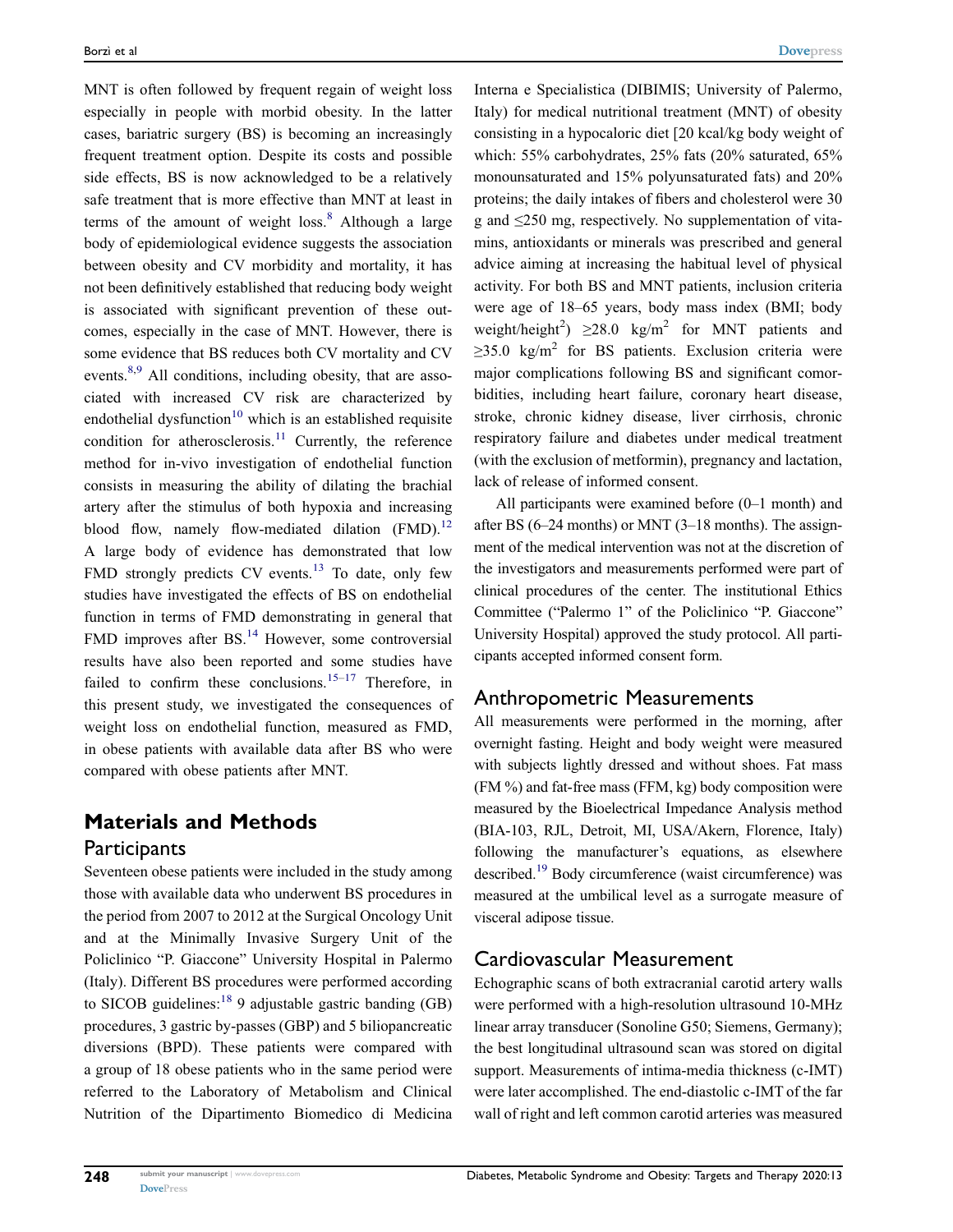<span id="page-2-2"></span><span id="page-2-1"></span>as elsewhere described. $20$  The mean value between both carotid c-IMT was calculated according to guidelines. $21$ A trained operator performed all the ultrasonographic measurements. A 12-lead electrocardiogram was performed for each participant and the main parameters were obtained automatically using an integrated auto-diagnostic software (Esaote; Firenze, Italy); furthermore, the corrected QT interval for heart rate (QTc) was also evaluated.

#### Endothelial Function

The endothelial function was evaluated through FMD measurement of the brachial artery A high-resolution ultrasound linear probe (10 MHz, Sonoline G50; Siemens, Germany) was used. A stereotactic clamp with micrometer alignment (EDI Progetti e Sviluppo; Pisa, Italy) immobilized the probe during the test to guarantee image reliability. A sphygmomanometer was cuffed at 220–250 mmHg 2 cm below the antecubital fossa for 300 s to occlude the artery and establish reactive hyperemia. Twenty minutes later FMD measurement, 300 μg of sublingual glyceryl-trinitrate (GTN) was administered to evaluate endothelium-independent dilation. A real-time computed video-analysis of B-mode ultrasound images (FMD Studio; Institute of Physiology CNR; Pisa, Italy) recorded the brachial artery diameter variations. The diameter is detected with subpixel precision with a rate of 25 frames per second. The brachial artery diameters were represented on a graphical interface over a time scale of 9 min. The mean of the measures obtained during the first minute set the baseline vessel size. Both FMD and GTN were calculated as the maximum percentage increase of brachial artery diameter over baseline. These procedures are explained elsewhere.<sup>10,[22](#page-8-20)</sup> All the FMD tests were performed by the same operator. A trained operator who was blinded to the participant's treatment classification performed all the ultrasonographic measurements. Our intra-observer coefficient of variation for FMD is 2.9%.

#### <span id="page-2-3"></span>Laboratory Analysis

<span id="page-2-4"></span>All participants underwent blood sampling in the morning, after overnight fasting. Fasting plasma glucose (FPG), total cholesterol (TC), high-density lipoprotein cholesterol (HDL-C), triglycerides (Tg) and uric acid concentrations were measured using standard clinical chemistry methods (Glucose HK UV; Tot. cholesterol Mod P/D; HDL cholesterol gen 3 mod P/917; Triglycerides; Uric acid MOD P/917; Roche Diagnostics; Monza, Italy). Friedewald's equation was used to determine low-density lipoprotein  $(LDL)$  cholesterol serum.<sup>[23](#page-8-21)</sup>

#### Statistical Analysis

Data are reported as mean values  $\pm$  SD or as prevalence. The independent samples Student's t-test was used to compare the two groups; otherwise, Pearson's  $\chi^2$  test was used when appropriate. The effect of BS and MNT was assessed by paired samples Student's t-test. The simple linear regression coefficient r was calculated to study the correlations among variables. A two-tailed P value  $\leq 0.05$ was considered significant. All analyses were performed with Systat (Windows version 11.0; San Jose, CA, USA).

#### **Results**

A total of 35 patients (17 undergoing BS and 18 undergoing MNT) were selected. The demographic and clinical characteristics of the 2 groups are shown in [Tables 1](#page-2-0) and [2.](#page-3-0) The length of follow-up of the BS group was higher than that of the MNT group (P< 0.001). The MNT group was older than the BS group ( $P = 0.01$ ), the BS group showed higher BMI (P< 0.001), body weight (P< 0.001), waist circumference  $(P< 0.001)$  and FFM-kg  $(P< 0.001)$  than the MNT group. The blood concentrations of FPG (P<  $0.05$ ), TC (P<  $0.05$ ) and LDL cholesterol (P< 0.05) were higher in the MNT group than in the BS group. At the end of follow-up, the mean weight loss was 18.8% in the BS group and 7.0% in the MNT group. Pre-treatment FMD was not different between the groups  $(P= NS)$ ; however, after treatment, FMD was significantly reduced in the BS group ( $P = 0.04$ ),

<span id="page-2-0"></span>

|                                                     | <b>Bariatric</b><br>Surgery<br>$n = 17$ | <b>MNT</b><br>$n = 18$ | P <sup>a</sup> |
|-----------------------------------------------------|-----------------------------------------|------------------------|----------------|
| Gender (males/females)                              | 4/13                                    | 3/15                   | 0.61           |
| Age (years)                                         | $39.8 \pm 10.4$                         | $48.7 \pm 9.3$         | 0.01           |
| Smokers (%)                                         | 4(23.5)                                 | 1(5.6)                 | 0.13           |
| Type 2 diabetes (%)                                 | 2(11.8)                                 | 0(0)                   | 0.13           |
| Hypertension (%)                                    | 4(23.5)                                 | 3(16.7)                | 0.61           |
| Participants on anti-diabetics (%)<br>Metformin (%) | 2(11.8)                                 | 0(0)                   | 0.13           |
| Participants on anti-hypertensives (%)              |                                         |                        | 0.25           |
| Diuretics (%)                                       | 1(5.9)                                  | 0                      |                |
| Beta-blockers (%)                                   | 3(17.6)                                 | $\Omega$               |                |
| ACEI or ARBS (%)                                    | 3(17.6)                                 | 0                      |                |
| $CCA$ $(\%)$                                        | 3(17.6)                                 | 0                      |                |

**Notes:** Data shown as mean  $\pm$  SD or n (%). <sup>a</sup>Student's *t*-test or  $\chi^2$  when appropriate.

Abbreviations: ACEI, angiotensin-converting enzyme inhibitors; ARBS, angiotensin receptor blockers; CCA, calcium channel antagonists; MNT, medical nutrition treatment.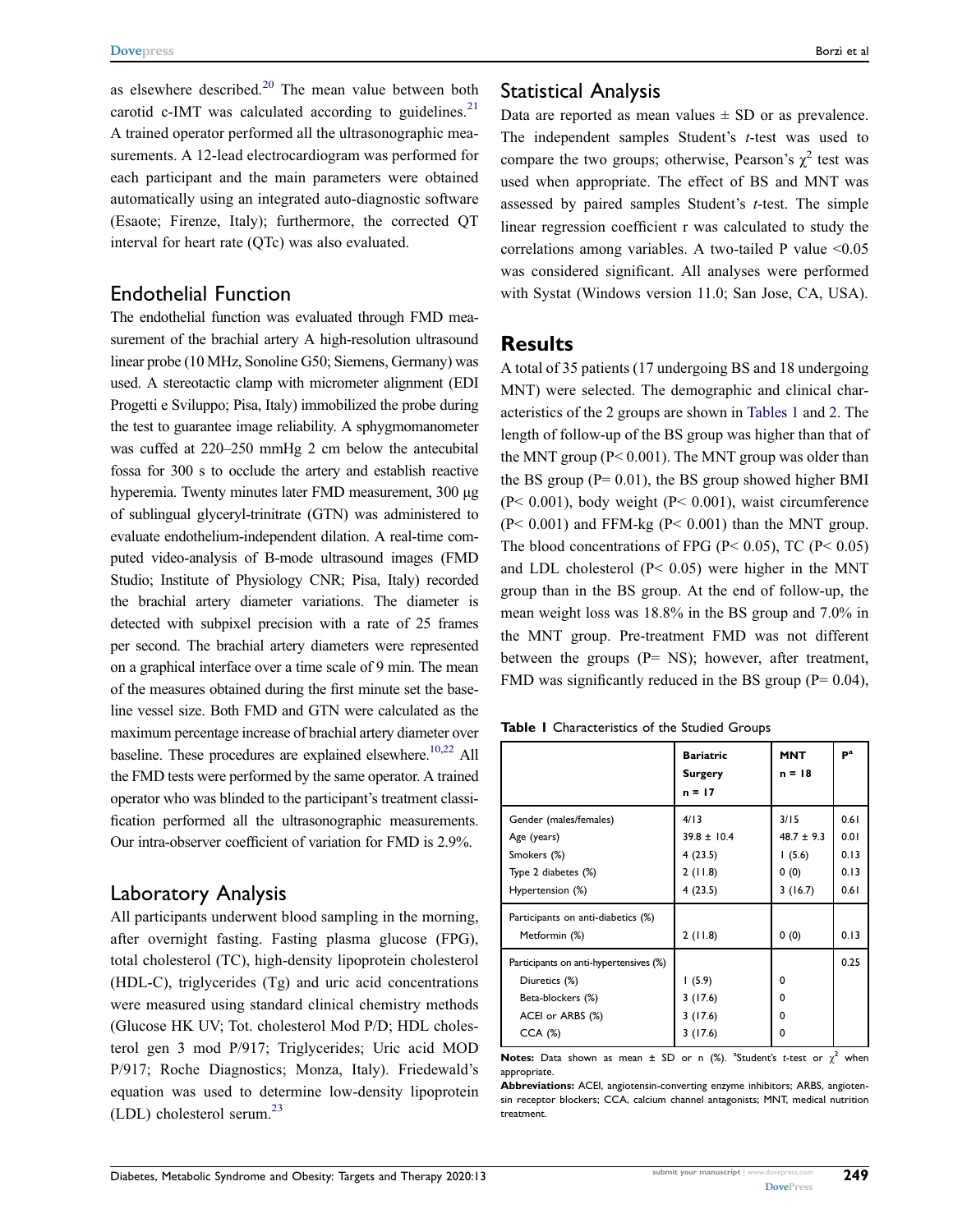|                                             | <b>Bariatric Surgery</b><br>$(n=17)$ |                  |                           | <b>Diet</b><br>$(n = 18)$ |                 | $\mathbf{P}^{\mathbf{a}}$ |
|---------------------------------------------|--------------------------------------|------------------|---------------------------|---------------------------|-----------------|---------------------------|
|                                             | <b>Before</b>                        | After            | $\mathbf{P}^{\mathbf{a}}$ | <b>Before</b>             | After           |                           |
| Follow-up (months)                          |                                      | $16 \pm 8$       |                           |                           | $9 \pm 3*$      |                           |
| Body weight (kg)                            | $137.0 \pm 36.8$                     | $111.2 \pm 29.5$ | < 0.001                   | $92.0 \pm 18.0*$          | $85.6 \pm 16.7$ | < 0.001                   |
| BMI $(kg/m2)$                               | $50.4 \pm 11.5$                      | $40.8 \pm 8.8$   | < 0.001                   | $35.4 \pm 6.3*$           | $33.0 \pm 6.0$  | < 0.001                   |
| Waist circumference (cm)                    | $139 \pm 23$                         | $124 \pm 20$     | < 0.001                   | $109 \pm 14*$             | $105 \pm 13$    | 0.002                     |
| FM (%)                                      | $42.5 \pm 4.8$                       | $39.9 \pm 6.6$   | 0.03                      | $42.5 \pm 8.3$            | $40.4 \pm 8.4$  | 0.04                      |
| FFM (kg)                                    | $74.4 \pm 17.2$                      | $64.3 \pm 12.3$  | < 0.001                   | 56.1 ± $10.4*$            | $51.0 \pm 11.1$ | < 0.001                   |
| Systolic BP (mm Hg)                         | $134 \pm 15$                         | $128 \pm 12$     | 0.19                      | $131 \pm 17$              | $117 \pm 10$    | 0.01                      |
| Diastolic BP (mm Hg)                        | $85 \pm 11$                          | $84 \pm 8$       | 0.66                      | $82 \pm 10$               | $77 \pm 10$     | 0.06                      |
| Heart rate (beats/min)                      | $73 \pm 10$                          | $67 \pm 9$       | 0.02                      | $73 \pm 8$                | $67 \pm 9$      | 0.01                      |
| QTc interval (ms)                           | $396 \pm 17$                         | $400 \pm 18$     | 0.40                      | $397 \pm 16$              | $391 \pm 16$    | 0.26                      |
| Blood measurements:                         |                                      |                  |                           |                           |                 |                           |
| Glucose (mg/dL)                             | $89 \pm 13$                          | $91 \pm 9$       | 0.85                      | $103 \pm 17**$            | $94 \pm 9$      | 0.12                      |
| Cholesterol (mg/dL)                         | $193 \pm 40$                         | $191 \pm 51$     | 0.76                      | $234 \pm 49**$            | $230 \pm 55$    | 0.57                      |
| HDL-cholesterol (mg/dL)                     | $48 \pm 12$                          | $53 \pm 14$      | 0.01                      | $53 \pm 16$               | $51 \pm 15$     | 0.17                      |
| LDL-cholesterol (mg/dL)                     | $117 \pm 34$                         | $118 \pm 42$     | 0.72                      | $149 \pm 43$ **           | $155 \pm 49$    | 0.34                      |
| Triglycerides (mg/dL)                       | $134 \pm 48$                         | $99 \pm 42$      | < 0.001                   | $135 \pm 54$              | $122 \pm 48$    | 0.13                      |
| Uric acid (mg/dL)                           | $5.1 \pm 1.0$                        | $5.0 \pm 0.9$    | 0.38                      | $4.8 \pm 1.5$             | $4.4 \pm 1.3$   | 0.55                      |
| Red blood cells (millions/mm <sup>3</sup> ) | $5.01 \pm 0.42$                      | $4.65 \pm 0.51$  | 0.02                      | $4.79 \pm 0.49$           | $4.75 \pm 0.32$ | 0.74                      |
| White blood cells (cells/mm <sup>3</sup> )  | 7765 ± 3820                          | 7173 ±1907       | 0.02                      | 7864 ± 1595               | 7018 ±1405      | 0.02                      |
| Hematocrit (%)                              | $41.0 \pm 3.7$                       | $40.2 \pm 5.7$   | 0.04                      | $41.8 \pm 2.5$            | $41.3 \pm 2.4$  | 0.59                      |
| Carotid IMT (mm)                            | $0.68 \pm 0.22$                      | $0.70 \pm 0.20$  | 0.65                      | $0.61 \pm 0.16$           | $0.63 \pm 0.14$ | 0.41                      |
| <b>FMD (%)</b>                              | $9.0 \pm 4.7$                        | $6.1 \pm 2.9$    | 0.04                      | $9.4 \pm 5.8$             | $8.3 \pm 5.3$   | 0.41                      |
| GTN (%)                                     | $20.1 \pm 7.4$                       | $22.2 \pm 6.6$   | 0.31                      | $23.8 \pm 5.1$            | $23.1 \pm 5.7$  | 0.63                      |

<span id="page-3-0"></span>

| Table 2 Changes in Clinical and Physical Measurements After Surgical or Medical Treatment |  |
|-------------------------------------------------------------------------------------------|--|
|-------------------------------------------------------------------------------------------|--|

Notes: Data shown as mean ± SD. <sup>a</sup>Paired Student's t-test. \*P< 0.001 vs before bariatric surgery; \*\*P< 0.05 vs before bariatric surgery.

Abbreviations: BMI, body mass index; BP, blood pressure; FFM, fat-free mass; FM, fat mass; FMD, flow-mediated dilation of the brachial artery; GTN, glyceryl-trinitrate dilation of the brachial artery; HDL, high-density lipoproteins; IMT, intima-media thickness; LDL, low-density lipoproteins.

whereas no significant change was observed in the MNT group  $(P= 0.41)$  [\(Table 2](#page-3-0) and [Figure 1](#page-3-1)). Contrary to the average trend of FMD in the BS group, four patients of this group (2 GBP and 2 BPD) exhibited a significant increase of FMD following the surgical procedure. Both studied groups had similar values of GTN and c-IMT. The change in

<span id="page-3-1"></span>

Figure 1 Endothelial function (FMD) before (A) and after (B) surgical or dietary treatment in each patient.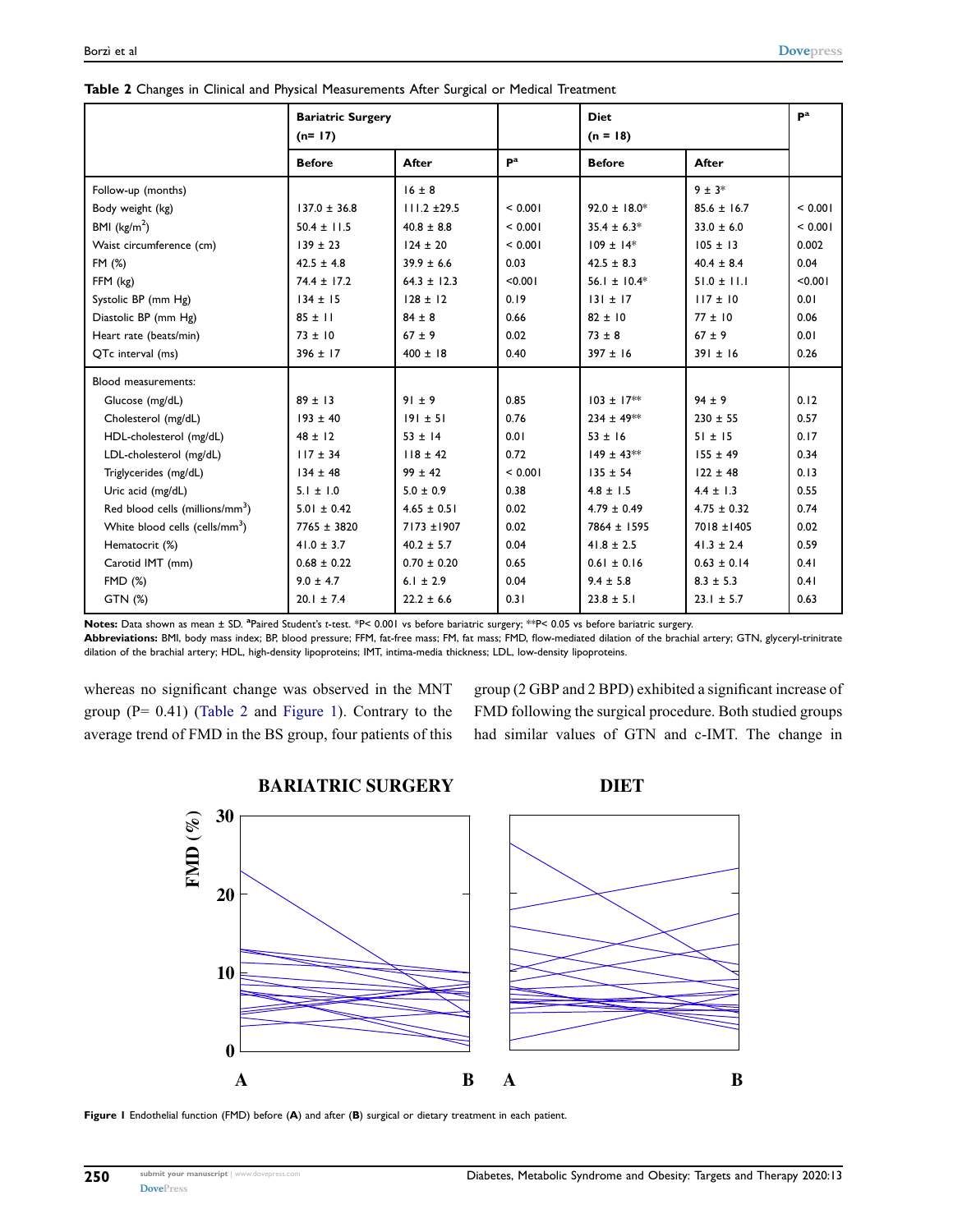endothelial function (Δ FMD) was negatively correlated with c-IMT change ( $\Delta$  c-IMT) in the BS group (r= -0.63;  $P \leq 0.007$ ; [Figures 1](#page-3-1) and [2](#page-4-0)).

#### **Discussion**

In this study, a significant endothelial dysfunction, measured as FMD, generally occurred following BS to treat obesity. On the contrary, the FMD in obese patients did not change after MNT. Furthermore, the decline of endothelial function that we observed in the BS group might have contributed to atherosclerosis, as suggested by the significant inverse correlation between the change of FMD and that of carotid IMT. Our results generally disagree with the few available data according to which endothelial function improves following BS,<sup>14</sup> even though not sufficiently robust methods probably supported much of this evidence ([Table 3\)](#page-5-0). Williams et al observed a significant improvement in FMD following BS, but their study included only 8 patients undergoing GB, with a short-term follow-up of 6 months.<sup>24</sup> Another study by Saleh et al reported that FMD improved considerably following GBP in 47 individuals; $^{25}$  nevertheless, this study did not include a control group, the follow-up duration was just 10 months and the post-surgery FMD reached a very high value (18.9%) that is uncommon in clinical practice. Similar data were provided by Nerla et al who found that the FMD increased shortly after  $(3 \text{ months})$  surgical procedure.<sup>26</sup> In agreement with previous studies, Tschoner et al reported that

<span id="page-4-4"></span><span id="page-4-3"></span><span id="page-4-2"></span><span id="page-4-0"></span>

Figure 2 Correlation between the change of endothelial function ( $\Delta$  FMD) and the change of carotid IMT ( $\Delta$  c-IMT) in patients treated with bariatric surgery.

<span id="page-4-7"></span><span id="page-4-6"></span><span id="page-4-5"></span>BS was associated with an improved FMD in 52 individuals 5 years after the surgical procedure (mostly GBP); $^{27}$  however, no control group was included and the FMD was measured in a non-described subgroup of 36 patients. Bigornia et al demonstrated that FMD increased following weight loss but, unfortunately, they included both patients undergoing BS and MNT in the same cohort so that it was not possible to clearly demonstrate the efficacy of surgery[.28](#page-9-3) Interestingly, Tarzia et al recently demonstrated, in a cohort of obese individuals undergoing BS, that the improvement in FMD first observed at 3 months was maintained even after follow-up at 4 years; $^{29}$  $^{29}$  $^{29}$  however, of the original sample of 50 patients, only 19 agreed to continue the long-term followup; thus, data regarding the remaining part of the cohort are missing. Furthermore, consistent with these results, three studies described a significant increase of FMD after the intervention.<sup>30–[32](#page-9-6)</sup> These findings are supported in part by a meta-analysis, performed including 8 studies (269 patients) and that demonstrated an improvement of FMD after surgical treatment.<sup>14</sup> On the contrary, two studies investigating the role of BS in mediating the FMD response have not reported any change in follow-up at 1, 6 and 12 months after treatment[.15](#page-8-14)[,16](#page-8-23) Furthermore, Flores et al observed no improvement in endothelial function in a cohort of 33 individuals with obesity undergoing  $BS^{17}$ .

<span id="page-4-13"></span><span id="page-4-12"></span><span id="page-4-11"></span><span id="page-4-10"></span><span id="page-4-9"></span><span id="page-4-8"></span><span id="page-4-1"></span>Interestingly, there is no clear evidence that intentional weight loss with MNT in overweight or obese people is associated with a reduction in CV mortality risk. $33$ Surprisingly, some epidemiologic studies have paradoxically shown that weight loss is associated with an increased incidence of cardiovascular events,  $34$  even in subjects who were overweight or obese at baseline.  $35,36$  $35,36$  $35,36$ On the contrary, despite some methodological limitations, it has been demonstrated, especially from the Swedish cohort of the SOS study, that bariatric surgery is associated with a significant reduction in the risk of both CV events and mortality[.37](#page-9-11) Compromised endothelial function has been associated with unfavorable CV risk as well as with increased overall mortality risk.<sup>[38](#page-9-12)</sup> Therefore, our results seem to be in agreement with an increased health risk at least in the nearly 2-year period following the surgical treatment of obesity. Interestingly, it should be observed that in the SOS cohort the benefits of BS became evident about 6 years after surgery, while in the first months a small but significant increase in fatal CV events was observed compared to the control group. On the other hand, CV events are a consequence of progressive vascular disease that develops over time, so it seems plausible that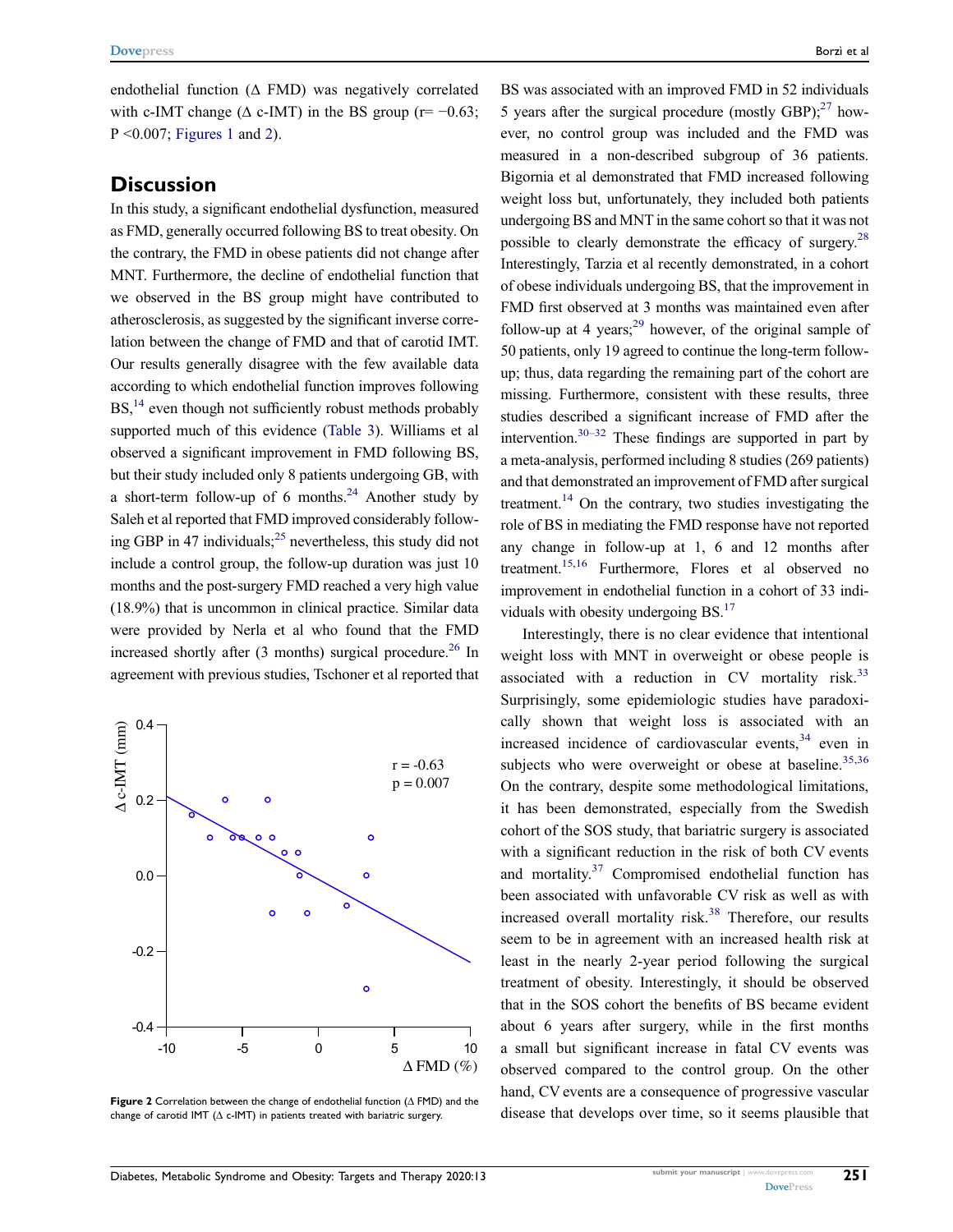<span id="page-5-0"></span>

|                                    | Table 3 Studies That Investigated Endothelial Function in |                                     |                                                       |                                                                              | Patients Treated with Bariatric Surgery                                                                                     |                                                             |                                   |                                                                                  |                                                                                            |           |
|------------------------------------|-----------------------------------------------------------|-------------------------------------|-------------------------------------------------------|------------------------------------------------------------------------------|-----------------------------------------------------------------------------------------------------------------------------|-------------------------------------------------------------|-----------------------------------|----------------------------------------------------------------------------------|--------------------------------------------------------------------------------------------|-----------|
| Study                              | Cases                                                     | Controls                            | <b>INB</b>                                            | Inclusion Criteria                                                           | Exclusion Criteria                                                                                                          | Procedure                                                   | Exam                              | FMD (%)                                                                          |                                                                                            | Follow-Up |
|                                    | $\widehat{\boldsymbol{\epsilon}}$                         | $\widehat{\boldsymbol{\epsilon}}$   | $(\text{kg/m}^2)$                                     |                                                                              |                                                                                                                             |                                                             |                                   | Surgery<br><b>Before</b>                                                         | After Surgery                                                                              |           |
| Williams<br>et al, $^{24}$<br>2005 | $\infty$                                                  | $\sigma$                            | $(50.3 - 55.9);$<br>median<br>(10R)<br>52.2           | $\mathsf I$                                                                  | Cigarette smoking,<br>diabetes, CKD                                                                                         | ලී                                                          | $\frac{2}{5}$<br>FMD              | $(3.8 - 7.0)$<br>$\mathbb{C}$                                                    | $(P = 0.01)$<br>$(7.6 - 13.3)$<br>10.2                                                     | 6 months  |
| $et$ al, $30$<br>Sturm<br>2009     | 22                                                        | $\overline{\phantom{a}}$            | $42.4 \pm 3.9$                                        | comorbidities<br>BNI > 40.0<br>$or > 35.0 +$                                 | antipsychotic medication,<br>CVD, secondary obesity<br>Diabetes, hypertension,<br>alcohol $>$ 20 g/day<br>lipid lowering or | GBP $(n=8)$ or<br>GB (n=29)                                 | <b>LNI-2</b><br><b>NLS</b><br>FMD | $5.8 \pm 3.2$                                                                    | (P < 0.001)<br>$9.0 \pm 2.9$                                                               | 18 months |
| et al, ${}^{15}$<br>2009<br>Lind   | $\tilde{\mathbb{C}}$                                      | (without<br>obesity)<br>$\tilde{c}$ | $43.8 \pm 3.1$<br>$23.1 \pm 2.0$<br>controls<br>cases | Caucasian individuals                                                        | $\frac{1}{2}$                                                                                                               | <b>GBP</b>                                                  | $\sum_{i=1}^{n}$<br>FMD           | $7.9 \pm 6.4$                                                                    | $8.5 \pm 6.2$ (1 month)<br>surgical procedure)<br>$9.3 \pm 5.9$ (1 year)<br>(P= NS vs pre- | I year    |
| Bigornia<br>et al, $^{28}$<br>2010 | $(17 B5 +$<br>26 diet)<br>$\ddot{ }$                      | $\mathbf{I}$                        | ᡡ<br>45 ±                                             | $\overline{\phantom{a}}$                                                     | CKD, CHF, stroke                                                                                                            | GBP or GB                                                   | <b>NTG</b><br>FMD                 | $n = 29$ , of which<br>weight loss<br>(cases with<br>$6.8 \pm 4.2$<br>$n=17$ BS) | with no weight loss)<br>$(P = 0.013$ vs cases<br>$10.0 \pm 4.7$                            | I year    |
| Brethauer<br>et al, $16$<br>201    | $\overline{5}$                                            | $\mathbf{I}$                        | $48.1 \pm 5.3$                                        | comorbidities; age<br>$(18 - 75 \text{ years})$<br>or $>35.0 +$<br>BMI >40.0 | Diabetes, OSAS,<br>Hypertension                                                                                             | GBP                                                         | <b>ALC</b><br>FMD                 | $20.5 \pm 6.7$<br>$2.6 \pm 2.0$<br><b>KLD</b>                                    | $23.6 \pm 6.4$<br>$(P = 0.047)$<br>$(P = 0.21)$<br>$4.4 \pm 3.4$<br><b>KLC</b>             | 6 months  |
| et al, $^{25}$<br>Saleh<br>2012    | 47                                                        | $\overline{\phantom{a}}$            | 5.5<br>47.1 ±                                         | age (18-65 years)<br>BMI >40.0,                                              | Diabetes, use of thyroid<br>hormones, CKD, CHF,<br>atrial fibrillation                                                      | <b>GBP</b>                                                  | <b>C-IMT</b><br><b>NTC</b><br>EMD | $7.4 \pm 5.8$                                                                    | $18.9 \pm 7.4$<br>(P < 0.001)                                                              | 10 months |
| et al, $26$<br>Nerla<br>2012       | ႙                                                         | (no on<br>diet)<br>$\overline{20}$  | $47.1 \pm 8.4$                                        | $\mathsf{I}$                                                                 | diseases, asthma, alcohol use<br>CKD, inflammatory bowel<br>disorder                                                        | GBP $(n=47)$<br>$BPD$ ( $n=3$ )<br>$\overleftarrow{\sigma}$ | $\frac{2}{5}$<br>FMD              | $5.9 \pm 2.7$                                                                    | (P < 0.01)<br>$8.8 \pm 2.4$                                                                | 3 months  |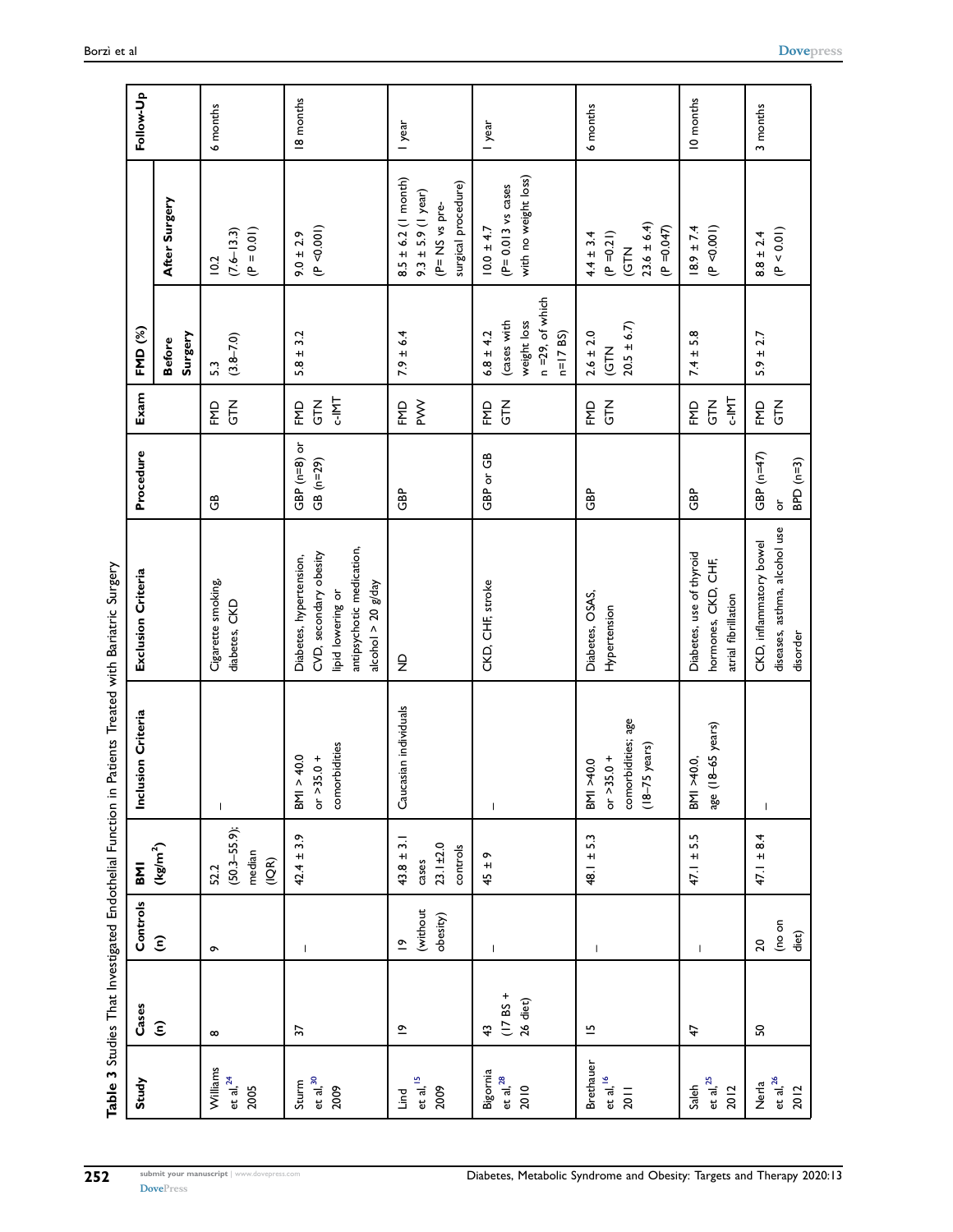| ō<br>$C-IMIT$<br><b>LNI-2</b><br>FMD<br><b>NTG</b><br>FMD<br>ΕMD<br>ΕMD<br>or BPD (n=1)<br>gastrectomy<br>gastrectomy<br>GBP $(n=18)$<br>GBP $(n=18)$<br>or sleeve<br>$(n=15)$<br>Sleeve<br>සි<br>diseases, asthma, alcohol use<br>immunosuppressive diseases,<br>Secondary hypertension or<br>CKD, inflammatory bowel<br>Hyperthyroidism (TSH<br>Cushing's syndrome or<br><0.01), neoplasms or<br>Diabetes and CVD<br>established CVD<br>corticosteroids,<br>chronic use of<br>disorder<br>16 years, BMI ><br>comorbidities, with or<br>comorbidities, normal<br>hypertension on <3<br>3-65 years,<br>$30.0 - 57.7$<br>without OSAS<br>renal function,<br>BMI >35.0+<br>medications<br>$or > 35.0 +$<br>BMI >40.0<br>Age 18<br>SKI NS<br>Age $\geq$<br>40.0<br>ð<br>(no OSAS)<br>$44.3 \pm 4.6$<br>$43.2 \pm 5.5$<br>$47.7 \pm 6.2$<br>$41.6 \pm 3$<br>(OSAS)<br>45<br>$\mathsf{I}$<br>$\overline{\phantom{a}}$<br>-1<br>$\overline{\phantom{a}}$<br>OSAS and 28<br>56 (28 with<br>without<br>OSAS)<br>45<br>$\tilde{=}$<br>33<br>Assunção<br>Machado<br>Tromba<br>et al, $32$<br>et al, $31$<br>et al, $17$<br>et al, $^{29}$<br>Flores<br>Tarzia<br>2018<br>2014<br>2017<br>2017 | Tschoner<br>et al, $^{27}$<br>2013 | assessed for<br>52 (36<br>FMD) | $\mathsf{I}$ | $43.6 \pm 4.9$ | comorbidities<br>40.0<br>$\frac{+}{0}$<br>or $>35$<br>$\frac{1}{2}$ | hypertension, acute or<br>chronic liver diseases,<br>alcohol use disorder<br>Diabetes, CKD, | $(n=42)$ or GB<br>$(n=10)$<br><b>GBP</b> | <b>C-IMT</b><br>FMD | $5.2 \pm 3.3$                                         | $(P= 0.001)$<br>$6.6 \pm 3.4$                                                                                         | 5 years  |
|-------------------------------------------------------------------------------------------------------------------------------------------------------------------------------------------------------------------------------------------------------------------------------------------------------------------------------------------------------------------------------------------------------------------------------------------------------------------------------------------------------------------------------------------------------------------------------------------------------------------------------------------------------------------------------------------------------------------------------------------------------------------------------------------------------------------------------------------------------------------------------------------------------------------------------------------------------------------------------------------------------------------------------------------------------------------------------------------------------------------------------------------------------------------------------------|------------------------------------|--------------------------------|--------------|----------------|---------------------------------------------------------------------|---------------------------------------------------------------------------------------------|------------------------------------------|---------------------|-------------------------------------------------------|-----------------------------------------------------------------------------------------------------------------------|----------|
|                                                                                                                                                                                                                                                                                                                                                                                                                                                                                                                                                                                                                                                                                                                                                                                                                                                                                                                                                                                                                                                                                                                                                                                     |                                    |                                |              |                |                                                                     |                                                                                             |                                          |                     | r<br>$+1$                                             | surgical procedure)<br>(P= NS vs pre-<br>∾<br>$\frac{1}{\infty}$                                                      | I year   |
|                                                                                                                                                                                                                                                                                                                                                                                                                                                                                                                                                                                                                                                                                                                                                                                                                                                                                                                                                                                                                                                                                                                                                                                     |                                    |                                |              |                |                                                                     |                                                                                             |                                          |                     | 3 (median value)                                      | months vs 3 months)<br>vs baseline; P= NS 6<br>$(P= 0.0013$ months<br>10 (median value,<br>both at 3 and 6<br>months) | 6 months |
|                                                                                                                                                                                                                                                                                                                                                                                                                                                                                                                                                                                                                                                                                                                                                                                                                                                                                                                                                                                                                                                                                                                                                                                     |                                    |                                |              |                |                                                                     |                                                                                             |                                          |                     | $6.4 \pm 2.8$                                         | $9.5 \pm 2.6$ (3 months;<br>$8.2 \pm 1.7$ (4 years;<br>(overall $P< 0.01$ )<br>P < 0.05<br>P < 0.01                   | 4 years  |
| normal endothelial function<br>RA, diabetes, smokers,                                                                                                                                                                                                                                                                                                                                                                                                                                                                                                                                                                                                                                                                                                                                                                                                                                                                                                                                                                                                                                                                                                                               |                                    |                                |              |                |                                                                     | COPD, diabetic nephropathy,                                                                 |                                          |                     | $3.4 \pm 2.9$ (no<br>$3.2 \pm 2.2$<br>(OSAS)<br>OSAS) | $14.8 \pm 4.6$ (no OSAS)<br>$11.1 \pm 3.6$ (OSAS)<br>(P < 0.001)                                                      | 6 months |

<span id="page-6-0"></span>[DovePress](http://www.dovepress.com)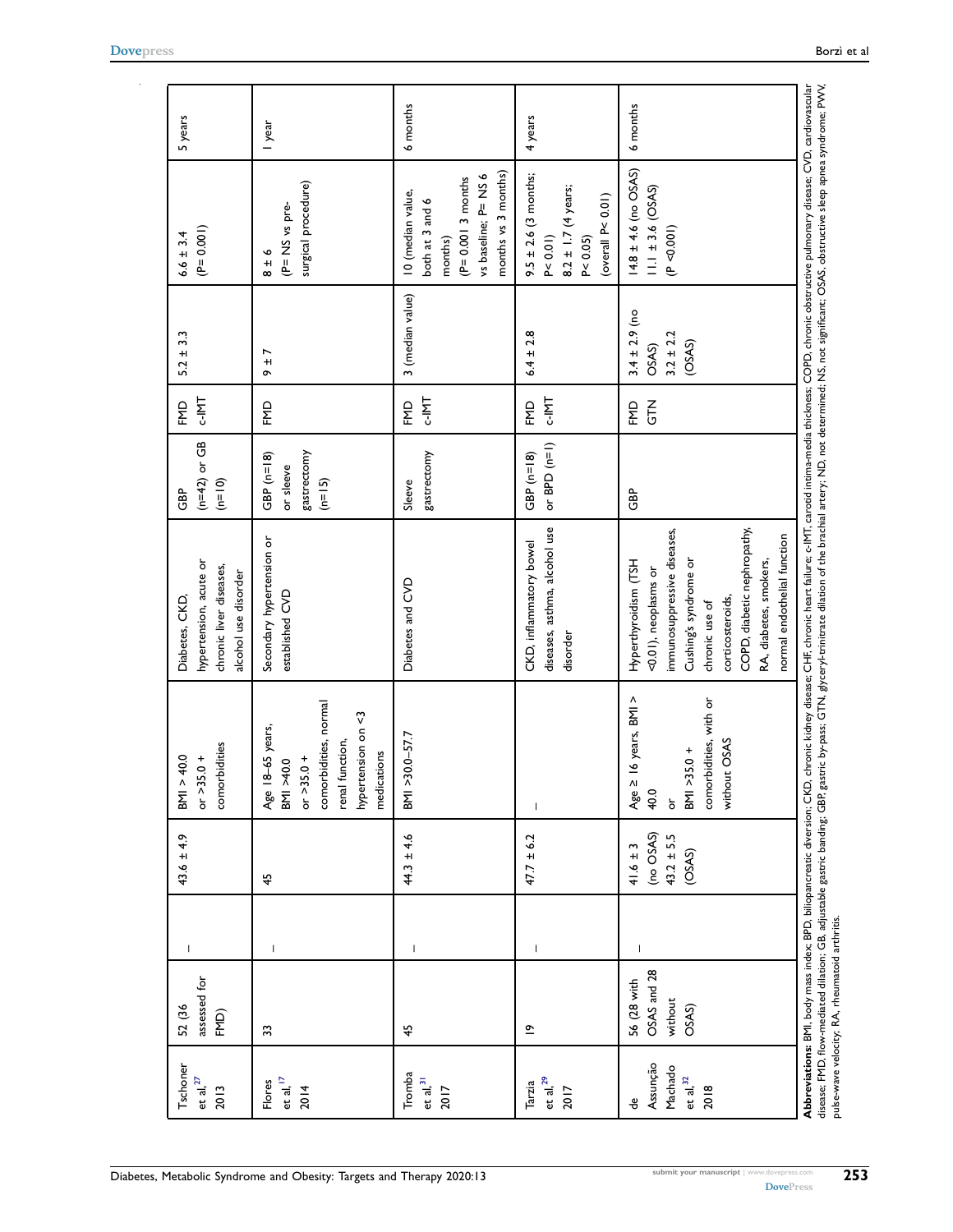<span id="page-7-4"></span><span id="page-7-3"></span><span id="page-7-2"></span><span id="page-7-1"></span><span id="page-7-0"></span>removing obesity-related risk factors takes a few years before reducing CV risk. We do not have a clear explanation for our results. Dietary factors and antioxidants in particular might have an important role in endothelial function. Antioxidants are, in fact, key factors in countering reactive oxygen species whose activation reduces endothelial nitric oxide bioavailability $39$  and, therefore, normal endothelial function.<sup>[40](#page-9-15)</sup> Nutritional deficiencies occur quite frequently following  $BS<sub>1</sub><sup>41</sup>$  $BS<sub>1</sub><sup>41</sup>$  $BS<sub>1</sub><sup>41</sup>$  so, we cannot exclude that a paucity of micronutrients and antioxidants due either to reduced dietary intake or to post-surgery malabsorption may contribute to endothelial dysfunction. Should this be true, it would provide further evidence that nutritional deficiencies need to be promptly identified and treated after BS. In agreement with our results, a recent study observed that individuals undergoing GBP exhibited increased concentrations of several markers of both inflammation and oxidative stress even after 12 months of follow-up, in spite of vitamin supplementation. $42$ Similar results were reported by Dadalt et al who observed both a significant decrease in antioxidant concentrations and high levels of inflammatory markers after GBP; they were also able to demonstrate that these values began to improve 2 years after surgery. $43$  The average length of follow-up of the BS group was less than 2 years (16 months), so our findings may be due to a premature evaluation, before any improvement could be observed. Interestingly, the 4 cases of BS group in which we found improved FMD had a longer follow-up (18, 23, 23, 25 months). Furthermore, these 4 patients in whom endothelial function improved after BS underwent malabsorptive surgical procedures (2 GBP and 2 BPD). On the contrary, patients of the BS group that exhibited a decrease in FMD  $(n= 13)$  in most cases underwent GB  $(n= 9)$ , a restrictive rather than malabsorptive procedure. Therefore, only about 30% of patients who did not obtain an improvement of endothelial function underwent a malabsorptive intervention. Despite the limited number of patients included in this study that do not allow subgroup analysis, our results might be at least in part explained by the fact that according to different studies endocrine, incretin-mediated effects characterize malabsorptive procedures and they probably induce favorable effects on endothelial function indepen-dently of weight loss.<sup>[44](#page-9-19)</sup> Even more recently, it was reported in rats and in man that Roux-en-Y gastric bypass reverses obesity-induced endothelial dysfunction via GLP-1–mediated weight-independent mechanisms.<sup>[45](#page-9-20)</sup> Unlike BS, MNT did not induce any change in FMD. Noteworthy, before undergoing the procedure, neither the BS nor MNT group exhibited endothelial dysfunction. In fact, the pre-treatment mean FMD could be considered in the normal range; therefore, it seems plausible that the beneficial effects of MNT on endothelial function occur when FMD is markedly impaired or with specific nutri-tional treatments.<sup>[22](#page-8-20)</sup>

This study has some important limitations. First, the number of patients enrolled is too small and does not allow definitive conclusions. Second, the two study groups differed for some physical characteristics such as age and the degree of obesity, two well-known factors that may influence endothelial function. Furthermore, the individual length of follow-up varied greatly between participants and groups, it was shorter in the MNT group than in the BS group. Also, the BS group was too heterogeneous according to the different types of surgical procedures, and this was another possible confounding factor. Indeed, we did not record any indicator of habitual physical activity, a well-known factor that may potentially influence endothelial function. Finally, we did not measure other biomarkers of oxidative stress or inflammation, vitamins and antioxidant concentrations; their evaluation might have allowed an in-depth interpretation of results. However, our study has also some points of strength. The presence of a control group allowed considering specific aspects of BS. The procedure used to measure FMD is more reliable and accurate than those used in the majority of other studies on this subject in past years; furthermore, a single operator performed all measurements of FMD and this contributed to enhancing the reproducibility of the results. There are many potential confounders when measuring FMD. These include dieting before/after surgery. In addition, ketosis may acutely influence FMD and it may easily occur in patients with morbid obesity; the different measurement techniques (especially those used in past years) may have significant reproducibility problems and the change in arm diameter may allow better measurements after surgery. Our study has the merit of having standardized all these factors at the best of current possibilities. Furthermore, despite a certain heterogeneity regarding follow-up length, the mean duration was one of the longest in studies available in the literature.

#### <span id="page-7-5"></span>Conclusion

<span id="page-7-6"></span>Bariatric surgery is a safe and effective treatment for successful management of diabetes and obesity. However, there are still uncertainties about clinical outcomes that need to be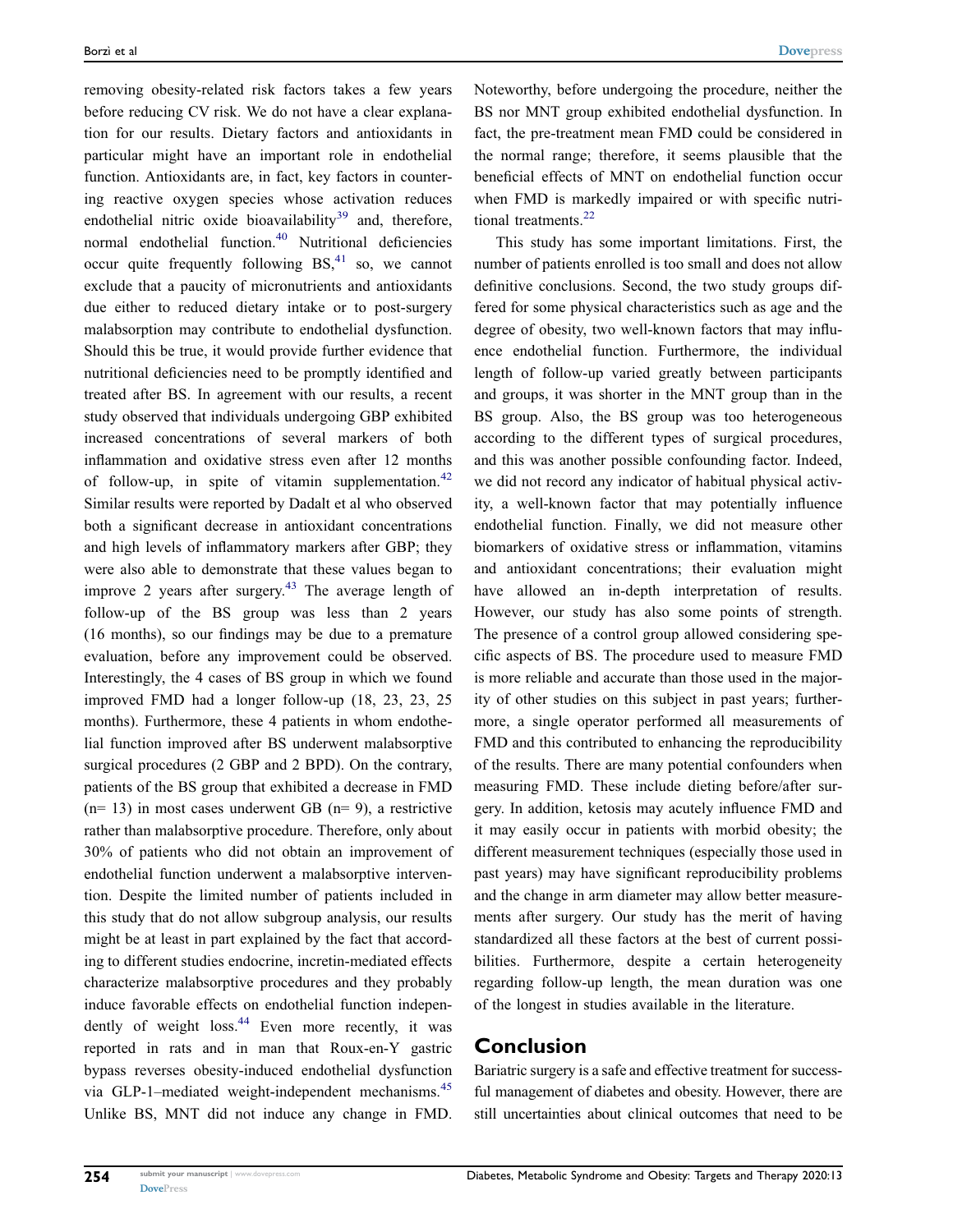fully elucidated. Indeed, medical complications could follow BS, even after a long time, that might be potentially harmful and may require adequate nutritional follow-up. Therefore, in order to attain a better understanding of BS implications, well-controlled trials, with follow-up longer than 5 years, to assess specific issues in groups of accurately enrolled homogeneous individuals are warranted.

#### Data Sharing Statement

The datasets analyzed in this study are available from the corresponding author Silvio Buscemi upon reasonable request.

### Ethics Approval and Consent to **Participate**

The study protocol was approved by the institutional Ethics Committee ("Palermo 1" of the Policlinico "P. Giaccone" University Hospital) and each participant signed a written informed consent. This study was conducted in accordance with the Declaration of Helsinki.

#### Author Contributions

All authors contributed to data analysis, drafting and revising the article, gave final approval of the version to be published, and agree to be accountable for all aspects of the work. SB took also the general responsibility and supervised the study project.

#### **Disclosure**

The authors report no conflicts of interest in this work.

#### References

- <span id="page-8-0"></span>1. Ng M, Fleming T, Robinson M, et al. Global, regional, and national prevalence of overweight and obesity in children and adults during 1980-2013: a systematic analysis for the Global Burden of Disease Study 2013. Lancet. [2014](#page-0-5);384:766–781. doi:[10.1016/S0140-6736\(14\)](https://doi.org/10.1016/S0140-6736(14)60460-8) [60460-8](https://doi.org/10.1016/S0140-6736(14)60460-8)
- <span id="page-8-1"></span>2. Buscemi S, Giordano C. Physical activity and cardiovascular prevention: is healthy urban living a possible reality or utopia? Eur J Intern Med. [2017;](#page-0-5)40:8–15. doi:[10.1016/j.ejim.2017.02.007](https://doi.org/10.1016/j.ejim.2017.02.007)
- <span id="page-8-2"></span>3. Flegal KM, Graubard BI, Williamson DF, et al. Cause-specific excess deaths associated with underweight overweight, and obesity. JAMA. [2007;](#page-0-6)298:2028–2037. doi:[10.1001/jama.298.17.2028](https://doi.org/10.1001/jama.298.17.2028)
- <span id="page-8-3"></span>4. Taylor VH, Forhan M, Vigod SN, et al. The impact of obesity on quality of life. Best Pract Res Clin Endocrinol Metab. [2013;](#page-0-6)27:139–146. doi:[10.1016/j.beem.2013.04.004](https://doi.org/10.1016/j.beem.2013.04.004)
- <span id="page-8-4"></span>5. Gregg EW, Cheng YJ, Cadwell BL, et al. Secular trends in cardiovascular disease risk factors according to body mass index in US adults. JAMA. [2005](#page-0-7);293:1868–1874. doi:[10.1001/jama.293.15.1868](https://doi.org/10.1001/jama.293.15.1868)
- <span id="page-8-5"></span>6. Seidell JC, Halberstadt J. The global burden of obesity and the challenges of prevention. Ann Nutr Metab. [2015](#page-0-8);66(S2):7–12. doi:[10.1159/](https://doi.org/10.1159/000375143) [000375143](https://doi.org/10.1159/000375143)
- <span id="page-8-6"></span>7. Buscemi S, Batsis JA, Verga S, et al. Long-term effects of a multidisciplinary treatment of uncomplicated obesity on carotid intima-media thickness. Obesity. [2011](#page-0-9);19:1187–1192. doi:[10.1038/](https://doi.org/10.1038/oby.2010.313) [oby.2010.313](https://doi.org/10.1038/oby.2010.313)
- <span id="page-8-7"></span>8. Sjöström L, Lindroos AK, Peltonen M, et al.; Swedish Obese Subjects Study Scientific Group. Lifestyle, diabetes, and cardiovascular risk factors 10 years after bariatric surgery. N Engl J Med. [2004](#page-1-0);351:2683–2693. doi:[10.1056/NEJMoa035622](https://doi.org/10.1056/NEJMoa035622)
- <span id="page-8-8"></span>9. Mingrone G, Panunzi S, De Gaetano A, et al. Bariatric surgery versus conventional medical therapy for type 2 diabetes. N Engl J Med. [2012](#page-1-0);366:1577–1585. doi:[10.1056/NEJMoa1200111](https://doi.org/10.1056/NEJMoa1200111)
- <span id="page-8-9"></span>10. Deanfield JE, Halcox JP, Rabelink TJ. Endothelial function and dysfunction: testing and clinical relevance. Circulation. [2007](#page-1-1);115:1285–1295. doi:[10.1161/CIRCULATIONAHA.106.652859](https://doi.org/10.1161/CIRCULATIONAHA.106.652859)
- <span id="page-8-10"></span>11. Davignon J, Ganz P. Role of endothelial dysfunction in atherosclerosis. Circulation. [2004;](#page-1-2)109(S1):1127–1132. doi:[10.1161/01.CIR.0000131515.](https://doi.org/10.1161/01.CIR.0000131515.03336.f8) [03336.f8](https://doi.org/10.1161/01.CIR.0000131515.03336.f8)
- <span id="page-8-11"></span>12. Thijssen DH, Black MA, Pyke KE, et al. Assessment of flow-mediated dilation in humans: a methodological and physiologi-cal guideline. Am J Physiol Heart Circ Physiol. [2011;](#page-1-3)300:2-12. doi:[10.1152/ajpheart.00471.2010](https://doi.org/10.1152/ajpheart.00471.2010)
- <span id="page-8-12"></span>13. Maruhashi T, Soga J, Fujimura N, et al. Endothelial dysfunction, increased arterial stiffness, and cardiovascular risk prediction in patients with coronary artery disease: FMD-J (Flow-Mediated Dilation Japan) Study A. J Am Heart Assoc. [2018](#page-1-4);7:e008588. doi:[10.1161/JAHA.118.008588](https://doi.org/10.1161/JAHA.118.008588)
- <span id="page-8-13"></span>14. Lupoli R, Di Minno MN, Guidone C, et al. Effects of bariatric surgery on markers of subclinical atherosclerosis and endothelial function: a meta-analysis of literature studies. Int J Obes. [2015](#page-1-5);40:395–402. doi:[10.1038/ijo.2015.187](https://doi.org/10.1038/ijo.2015.187)
- <span id="page-8-14"></span>15. Lind L, Zethelius B, Sundbom M, et al. Vasoreactivity is rapidly improved in obese subjects after gastric bypass surgery. Int J Obes. [2009](#page-1-6);33:1390–1395. doi:[10.1038/ijo.2009.188](https://doi.org/10.1038/ijo.2009.188)
- <span id="page-8-23"></span>16. Brethauer SA, Heneghan HM, Eldar S, et al. Early effects of gastric bypass on endothelial function, inflammation, and cardiovascular risk in obese patients. Surg Endosc. [2011](#page-4-1);25:2650–2659. doi:[10.1007/](https://doi.org/10.1007/s00464-011-1620-6) [s00464-011-1620-6](https://doi.org/10.1007/s00464-011-1620-6)
- <span id="page-8-15"></span>17. Flores L, Núñez I, Vidal J, et al. Endothelial function in hypertensive obese patients: 1 year after surgically induced weight loss. Obes Surg. [2014](#page-1-6);24:1581–1584. doi:[10.1007/s11695-014-1328-5](https://doi.org/10.1007/s11695-014-1328-5)
- <span id="page-8-16"></span>18. Available from: <http://www.sicob.org/chirurgia/premessa.aspx>. Accessed October 12th, 2013.
- <span id="page-8-17"></span>19. Buscemi S, Blunda G, Maneri R, et al. Bioelectrical characteristics of type 1 and type 2 diabetic subjects with reference to body water compartments. Acta Diabetol. [1998](#page-1-7);35:220–223. doi:[10.1007/](https://doi.org/10.1007/s005920050135) [s005920050135](https://doi.org/10.1007/s005920050135)
- <span id="page-8-18"></span>20. Buscemi S, Geraci G, Massenti FM, et al. Renal function and carotid atherosclerosis in adults with no known kidney disease. Nutr Metab Cardiovasc Dis. [2017](#page-2-1);27:267–273. doi:[10.1016/j.numecd.2016.09.013](https://doi.org/10.1016/j.numecd.2016.09.013)
- <span id="page-8-19"></span>21. Touboul PJ, Hennerici MG, Meairs S, et al. Mannheim carotid intima-media thickness and plaque consensus (2004-2006-2011). An update on behalf of the advisory board of the 3rd, 4th and 5th watching the risk symposia, at the 13th, 15th and 20th European Stroke Conferences, Mannheim, Germany B. Cerebrovasc Dis. [2004](#page-2-2);2012:290e6.
- <span id="page-8-20"></span>22. Buscemi S, Verga S, Tranchina MR, et al. Effects of hypocaloric very-low-carbohydrate diet vs. Mediterranean diet on endothelial function in obese women. Eur J Clin Invest. [2009;](#page-2-3)39:339-347. doi:[10.1111/j.1365-2362.2009.02091.x](https://doi.org/10.1111/j.1365-2362.2009.02091.x)
- <span id="page-8-21"></span>23. Friedewald WT, Levy RI, Fredrickson DS. Estimation of the concentration of low-density lipoprotein cholesterol in plasma, without use of the preparative ultracentrifuge. Clin Chem. [1972;](#page-2-4)18:499–502. doi:[10.1093/clinchem/18.6.499](https://doi.org/10.1093/clinchem/18.6.499)
- <span id="page-8-22"></span>24. Williams IL, Chowienczyk PJ, Wheatcroft SB, et al. Endothelial function and weight loss in obese humans. Obes Surg. [2005;](#page-4-2)15:1055–1060. doi:[10.1381/0960892054621134](https://doi.org/10.1381/0960892054621134)